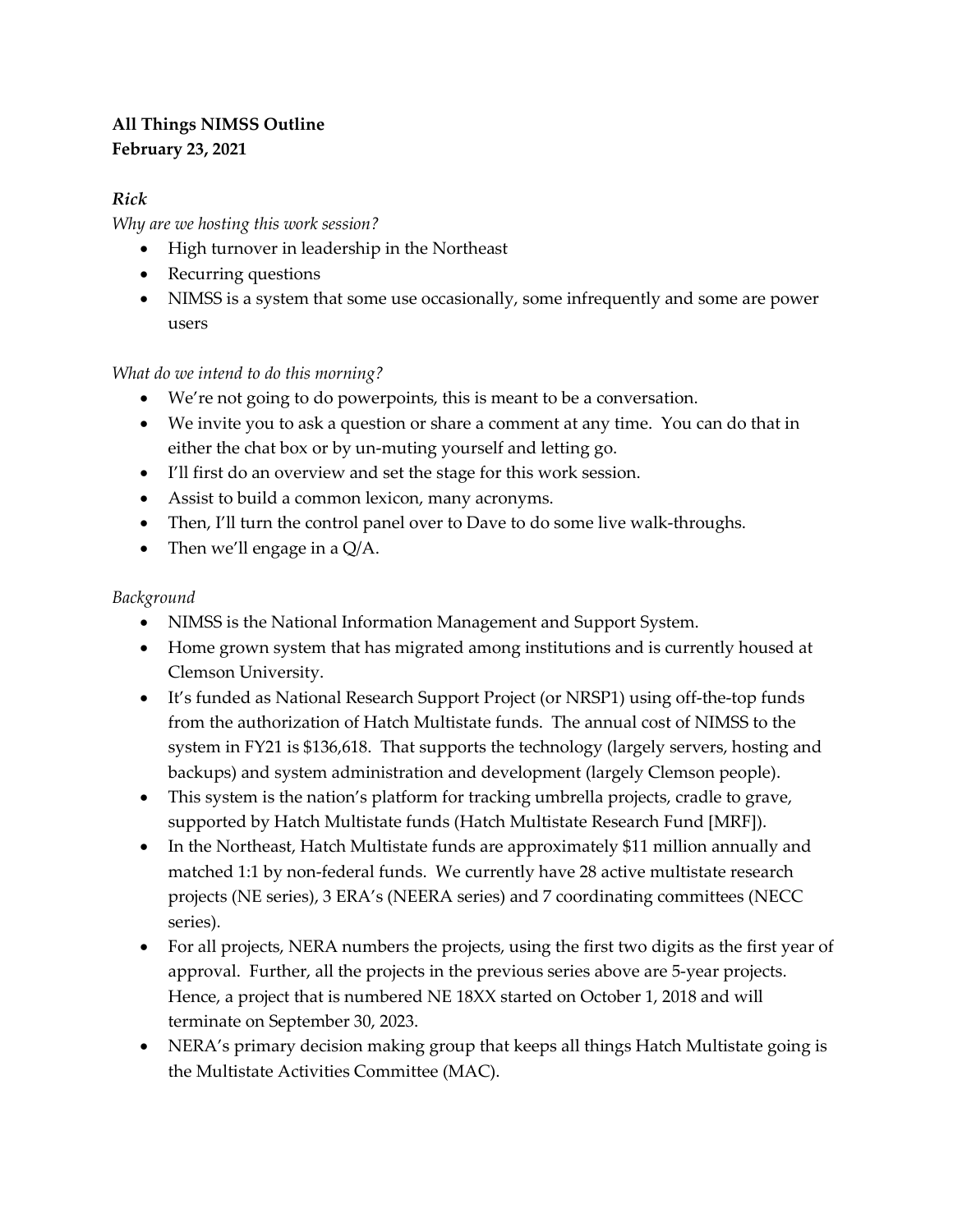- o Chaired by Jan Nyrop (Cornell) and includes Eric Wommack (UD), Puneet Srivistava (UMD), Matt Wilson (WVU), Andra Johnson (PSU Extension), and Amy Ouelette (UNH Extension).
- o MAC makes decisions on requests to write (NIMSS and NERA parlance for project initiation) and makes recommendations to NERA on peer-reviewed project approvals.
- Dave and I serve as the Regional System Advisor (RSA) for NIMSS.
	- o View us as go to resources
- The other "go to" resource is the [NIMSS User Guide](https://68e8efec-fd4d-4588-ad94-5d9e5e07218a.filesusr.com/ugd/4081a5_cff835f5f47f449d98977c17753e1dbe.pdf) or NIMSS Manual.

## *NIMSS*

- One of the elements of NIMSS that makes the system difficult is that users tend to be infrequent and are dependent on remembering what they might have done a year ago or more.
- From a business flow standpoint, the actions that directors are mostly engaged in include:
	- o Requests to write
	- o Annual meeting authorizations
	- o Submitting annual reports
	- o Approving annual reports
	- o Assigning editors
	- o Inviting participants
	- o Approving proposals
- Both directors and business officers are engaged in:
	- o Submitting Appendix Es
	- o Approving Users
	- o Editing Appendix E's including removing Appendix Es from the station
- RSA's business actions include:
	- o The back of the house stuff
	- o Updating station information
	- o Adding a new station
	- o Adding NIMSS users
	- o Editing station information (that's a big one this year)
	- o Updating profiles

## *Urban Myths about Northeast Multistate projects*

- Only participants from LGUs are allowed as project participants
- Only participants from the Northeast are allowed as project participants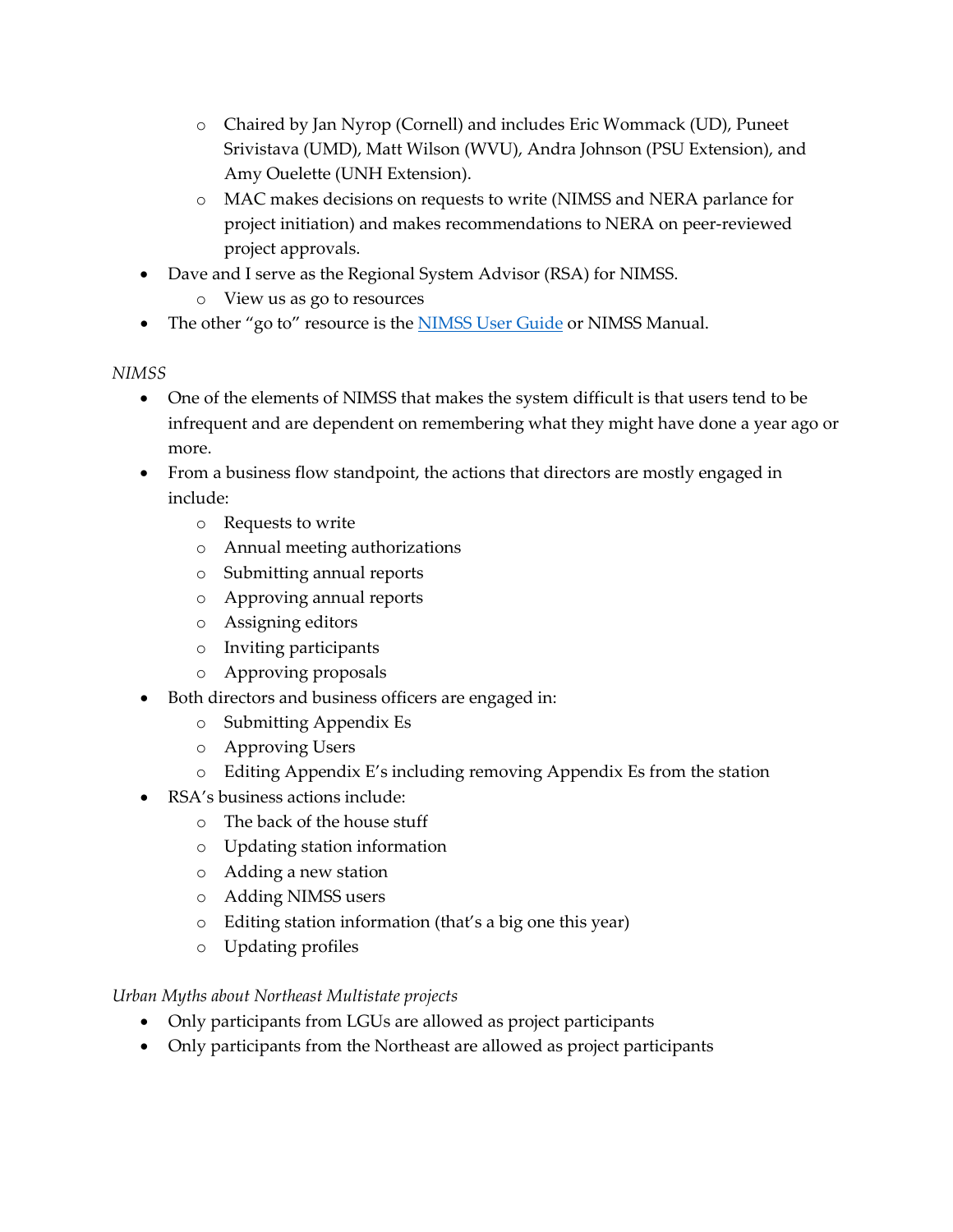*The absolute truth*

• Dave and I are here to help you.

#### *Dave:*

- Dave uses the questions below and demonstrates how to answer the questions on screen.
- How do I initiate a request to write a new proposal?
	- o 1.) contact NERA
	- o 2.) (walkthrough)
- How do I view a project?
- How do participants join multistate projects?
	- o Appendix E form, approved by home station director
- How do I add a participant? / How can they add themselves?
	- o (Participants > Draft/Edit > Draft New)
- Who can approve an Appendix e participation form?
	- o (Station Directors and any other station designees)
- Can a participant be assigned to two stations? o (No)
- What happens if a new faculty member comes from another station/LGU?
	- o (For station change, need to remove old appendix e's before submitting new one)
- Can I add non-LGU participants to NIMSS?
	- o (Yes, contact NERA)
- Why doesn't my approved CC/ERA participant appear in REEport?
	- o (Only multistate projects require REEport project initiations)
- How do I authorize an annual meeting?
- How do I enter an annual report?
	- o Reports/Meetings » Draft/Edit Report
- Why can't a user see the "draft/edit report" options?